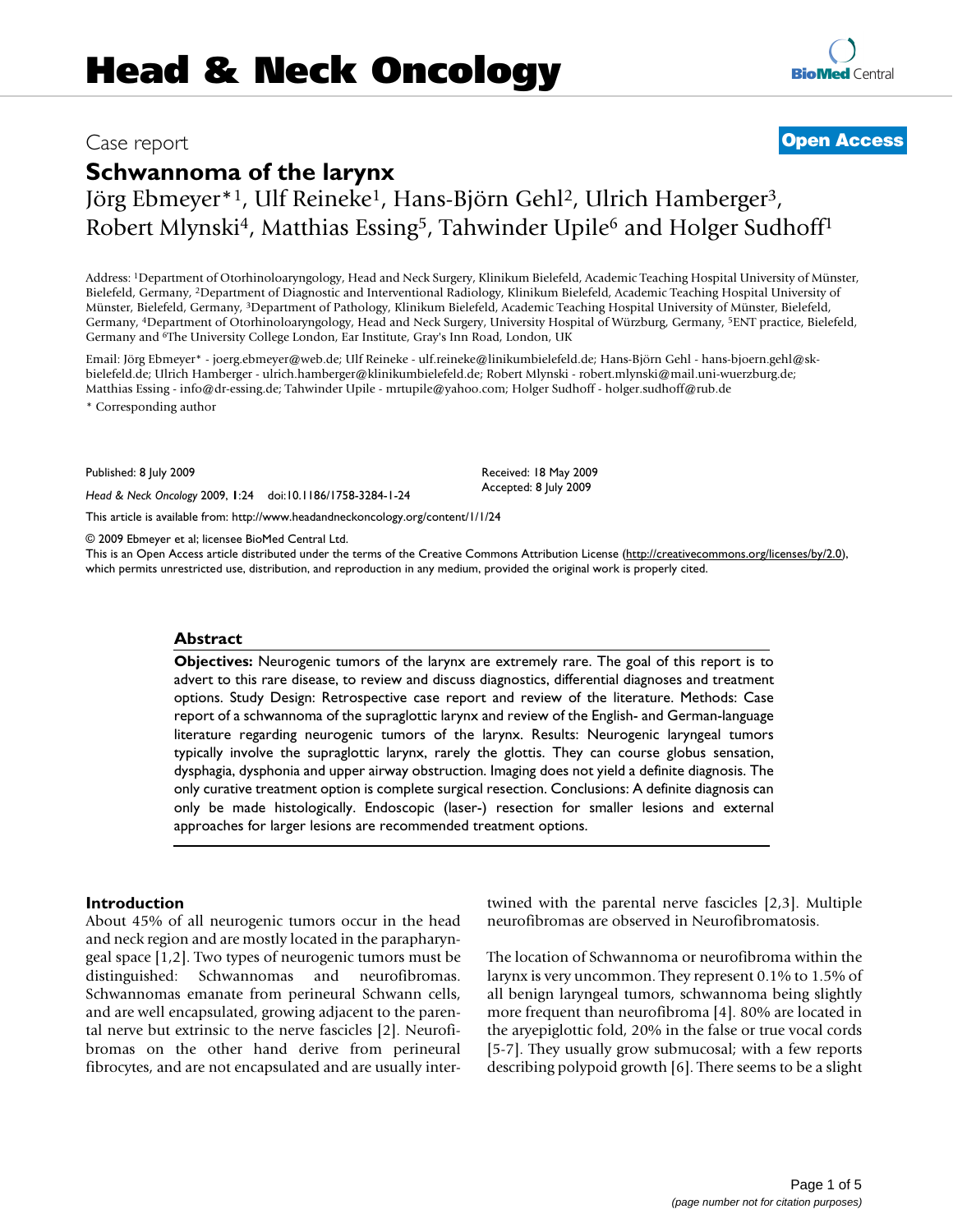female preponderance [[2](#page-4-1),[6](#page-4-6)]. The internal branch of the superior laryngeal nerve is most likely the nerve of origin [[8](#page-4-7)[,9\]](#page-4-8).

# **Case report**

A 44-year-old woman was referred by her ENT physician for clinical diagnosis and treatment of a mass discernable endoscopically under the intact mucosa of her left false vocal cord. She had a 2- to 3-year history of hoarseness and dyspnoea on exertion with no complaint of dysphagia. She had a 15 pack-year smoking history. Further medical history was unremarkable, physical examination was normal.

Fiberoptic laryngoscopy revealed a large submucosal mass within the left false vocal cord obstructing the view of the hypo-mobile true vocal cord (Fig. [1](#page-1-0)). The mobility of the right vocal cord was normal.

Computed tomography (CT) demonstrated a  $22 \times 23 \times 28$ mm well defined, round to oval, mass in the left supraglottic larynx growing under intact mucosa. Compared to muscle it was hypodense, slightly inhomogeneous with a clear capsule and no sign of infiltrative growth or cartilaginous destruction (Fig. [2](#page-1-1)).

Magnetic Resonance Imaging (MRI) of the lesion revealed it to be isodense compared to muscle in T1-weighted images with strong, inhomogeneous enhancement of Gadolinium. In T2, the lesion was hyperintense and also inhomogeneous. The lesion was well defined with no sign of infiltrative growth (Fig. [3\)](#page-2-0).

<span id="page-1-1"></span>

Figure 2 **CT image of the well defined, hypodense, round to oval submucosal mass in the left supraglottic larynx (arrow)**.

<span id="page-1-0"></span>

Figure 1

**Laryngoscopic view of the submucosal tumor in the left false vocal cord (asterisk)**. The view of the true vocal cord is blocked.

Suspension microlaryngoscopy was performed under general anaesthesia, with trans-oral laser assisted incision biopsy. The supraglottic findings were consistent with the fiberoptic examination. The glottis and subglottis were normal. In frozen sections, the diagnosis was: benign mesenchymal tumor, probably schwannoma. To obtain a definite diagnosis, the tumor was resected as far as possible through the incision in the false vocal cord and sent for histopathological evaluation. The patient was extubated primarily and recovered well.

Meanwhile, MRI scanning of the neurocranium, cerebellopontine angle and spine yielded normal findings without signs of further nerve sheath tumors or Neurofibromas.

Definite histopathological evaluation confirmed the diagnosis of laryngeal schwannoma with low proliferative activity (Fig. [4\)](#page-2-1).

Three months after initial surgery, the patient was readmitted for persisting hoarseness, dyspnoea and sore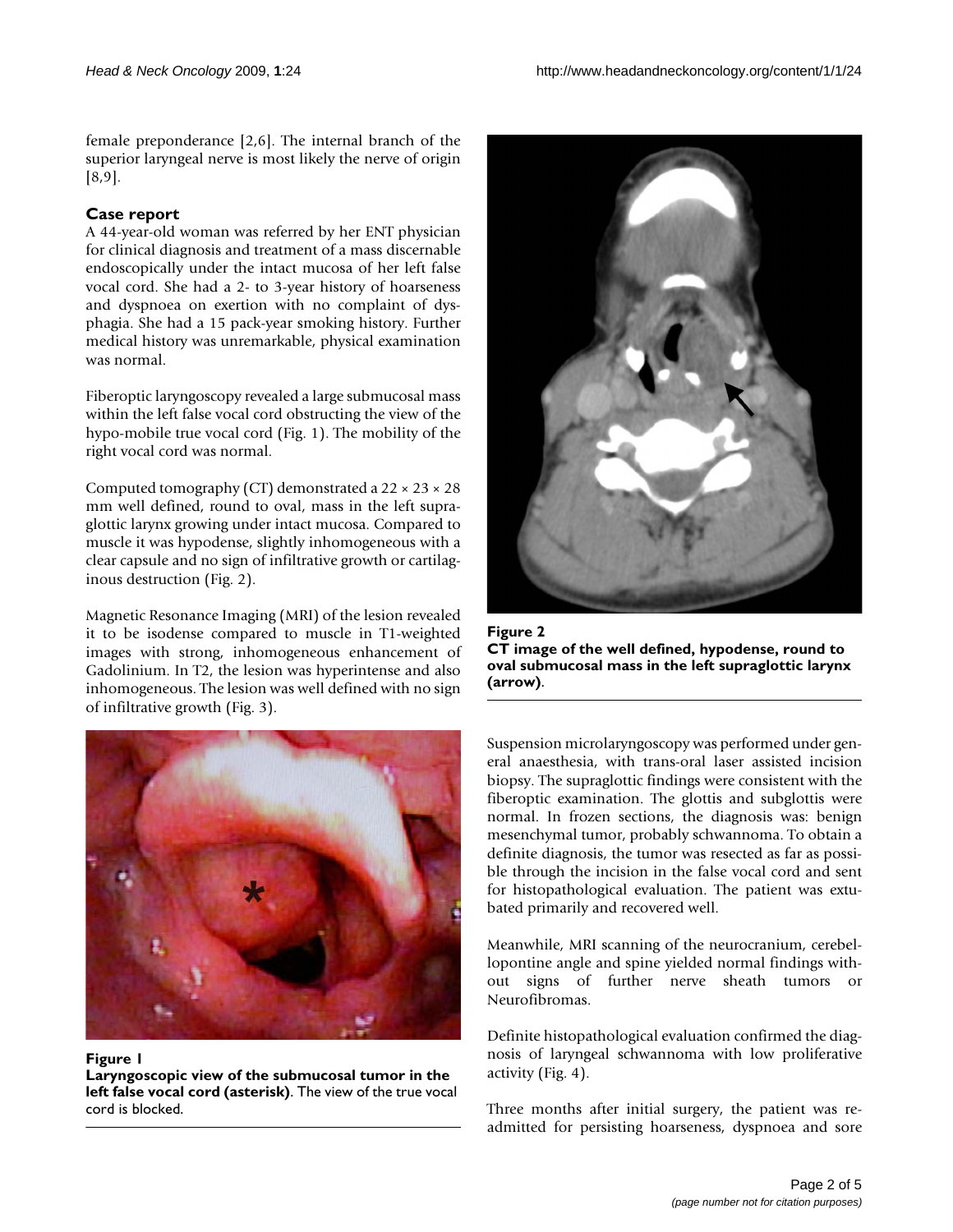<span id="page-2-0"></span>

#### **Figure 3**

**MRI images of the supraglottic tumor**. (A) T1-weighted image without Gadolinium, (B) T1-weighted image with Gadolinium, (C) T2-weighted image.

<span id="page-2-1"></span>

Figure 4 **Histologic appearance of the Antoni A regions with compact cell bundles and Verocay bodies (arrow)**. Hematoxylin-eosin, magnification ×100.

throat. She still had no complaint of dysphagia. Fiberoptic laryngoscopy again showed fullness of the left false vocal cord with partial obstruction of the supraglottic airway. The left true vocal cord was immobile. CT scan demonstrated a 20  $\times$  20  $\times$  25 mm relapse of the well-defined, slightly inhomogeneous tumor in the left supraglottic larynx extending to the infraglottic space. The patient was taken back to the operative theatre for  $CO<sub>2</sub>$  laser excision of the tumor. After surgery, the patient was extubated primarily and recovered well. She was discharged on postoperative day three. Histopathological evaluation confirmed

<span id="page-2-2"></span>

Figure 5 **Laryngoscopic view three months after endoscopic laser-resection of the tumor**.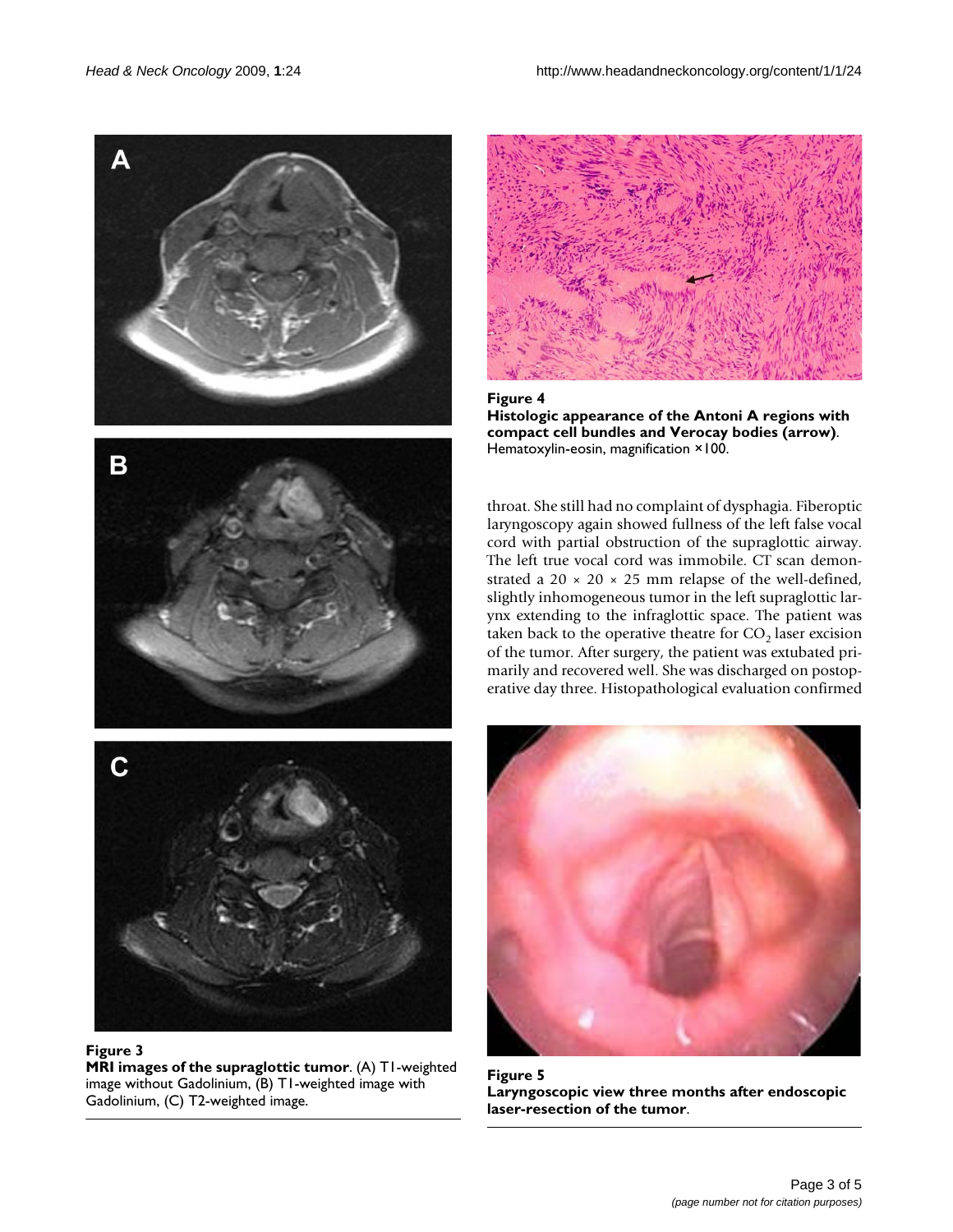the diagnosis of a relapse of the schwannoma that was resected three months earlier. The proliferative activity was still low with no sign of malignancy.

The final examination three months after the second surgery revealed no sign of recurrence of the tumor (Fig. [5\)](#page-2-2), the patient had recovered well free of complaints and was satisfied with her voice.

# **Discussion**

Two different types of neurogenic tumors of the larynx have been described: Schwannomas and neurofibromas. Both entities are rare and comprise only about 0.1% to 1.5% of all benign laryngeal tumors [\[4](#page-4-3)]. Neurofibromas are encountered more frequently in Neurofibromatosis. Malignant transformation is reported in 10% of neurofibromas while in schwannoma it is very uncommon [[2](#page-4-1)]. Neurogenic tumors of the larynx are most frequently located in the aryepiglottic fold or in the true or false vocal cords [[5](#page-4-4)[-7](#page-4-5)].

The clinical symptoms of the disease are those usually associated with a slow growing lesion of the larynx: Over a period of years the patient gradually develops hoarseness, globus sensation, dysphagia, dyspnoea on exertion with inspiratory, sometimes biphasic stridor [\[2](#page-4-1),[6](#page-4-6)]. Some patients complain about dyspnoea in the supine position which seems to be associated with the location of the lesion [[6](#page-4-6),[10\]](#page-4-9). One case of asphyxial death due to laryngeal schwannoma is reported [[10](#page-4-9)].

The true vocal cord on the affected side is usually immobile or hypomobile [\[6](#page-4-6)[,11](#page-4-10),[12](#page-4-11)], although some authors report normal mobility [[9](#page-4-8)[,13](#page-4-12)]. In many cases, such as in our reported case, the bulgy supraglottic tumor obstructs the view of the true vocal cord [[14,](#page-4-13)[15\]](#page-4-14). Also, the mass effect of a large tumor can mimic fixation of the cricoaritenoid joint ("pseudo-fixation") [\[6\]](#page-4-6).

The diagnostic workup should include indirect and fiberoptic laryngoscopy which usually reveals a submucosal mass in the described location. Such a lesion coupled with impaired vocal cord mobility should draw attention towards a neurogenic tumor.

In CT scans of the disease, most authors describe a well defined, hypodense submucosal mass without signs of infiltrative or destructive growth [[11,](#page-4-10)[16](#page-4-15)[-19\]](#page-4-16). Many authors describe a heterogeneous contrast enhancement [[6](#page-4-6)[,9](#page-4-8)[,12](#page-4-11),[14,](#page-4-13)[17](#page-4-17)[,19](#page-4-16),[20\]](#page-4-18).

On MRI scanning, the lesion is expected isointense to slightly hyperintense in T1-weighted images with strong, inhomogeneous enhancement of Gadolinium, in T2 the lesion is hyperintense [\[11](#page-4-10),[12,](#page-4-11)[17](#page-4-17),[18](#page-4-19),[21\]](#page-4-20).

The differential diagnoses of neurogenic tumors of the larynx include chondroma and adenoma [[21\]](#page-4-20). Also laryngeal cyst and internal laryngocele should be taken into consideration [[6](#page-4-6)].

A definite diagnosis can only be made histologically. Schwannomas almost exclusively are comprised of spindle cells with long, oval nuclei and indistinct cell membranes. These Schwann cells either form cellular regions with compact cell bundles with nuclei lining up in palisades (Antoni A regions) or edematous regions with loosely arranged cells in a myxoid matrix prone to degeneration (Antoni B regions) [\[2](#page-4-1),[6](#page-4-6)]. Two compact rows of well aligned nuclei separated by fibrillary cell processes are called Verocay bodies. Axons are usually not found in Schwannomas [[6](#page-4-6)]. A clear capsule, the presence of Antoni A and/or Antoni B areas, and intense immunoreactivity for S-100 protein are criteria for the histologic diagnosis of Schwannoma [\[2,](#page-4-1)[6\]](#page-4-6).

Neurofibromas like Schwannomas exhibit an abnormal proliferation of Schwann cells. However, while Schwannomas emanate from Schwann cells, neurofibromas emanate from perineural fibrocytes. They are not encapsulated and comprise a variety of cell types: elongated spindled Schwann cells interwoven with axons and collagen fibers [[4](#page-4-3)[,6](#page-4-6)[,22](#page-4-21)]. Thus an important feature of neurofibroma is entwining of the tumor with the parental nerve fascicles while Schwannoma grows extrinsic to the nerve fibers [[6](#page-4-6)].

The surgical separation of the tumor from the nerve is theoretically possible in Schwannoma, whilst in neurofibroma it is impossible [\[4\]](#page-4-3).

The only effective therapeutic option in benign neurogenic laryngeal tumors is complete resection. Since the diagnosis can only be made histologically, direct laryngoscopy with biopsy of the lesion will usually be the first step in treatment [[6](#page-4-6),[13](#page-4-12),[18](#page-4-19)[,23](#page-4-22)]. However, in Schwannoma biopsy can be difficult due to the solid capsule of the tumor [\[6,](#page-4-6)[23\]](#page-4-22). Complete surgical excision of the tumor should be planned according to the individual requirements of each case. Most authors favor external approaches with alternative airway provisions such as a preliminary tracheotomy in larger tumors. Median or lateral thyrotomy or median or lateral pharyngotomy are recommended [[2](#page-4-1),[9](#page-4-8),[11,](#page-4-10)[12](#page-4-11),[14](#page-4-13),[16](#page-4-15)[,24](#page-4-23)]. In smaller tumors, endoscopic (laser-assisted) resection of the tumor can be a reasonable treatment option [[2,](#page-4-1)[13](#page-4-12),[18\]](#page-4-19). Independent of the approach, restoration of the vocal cord mobility is possible even if it was immobile prior to surgery [[12](#page-4-11),[13,](#page-4-12)[17](#page-4-17)].

In some cases including ours, rapid regrowth after incomplete resection of laryngeal schwannomas has been described [\[6\]](#page-4-6).